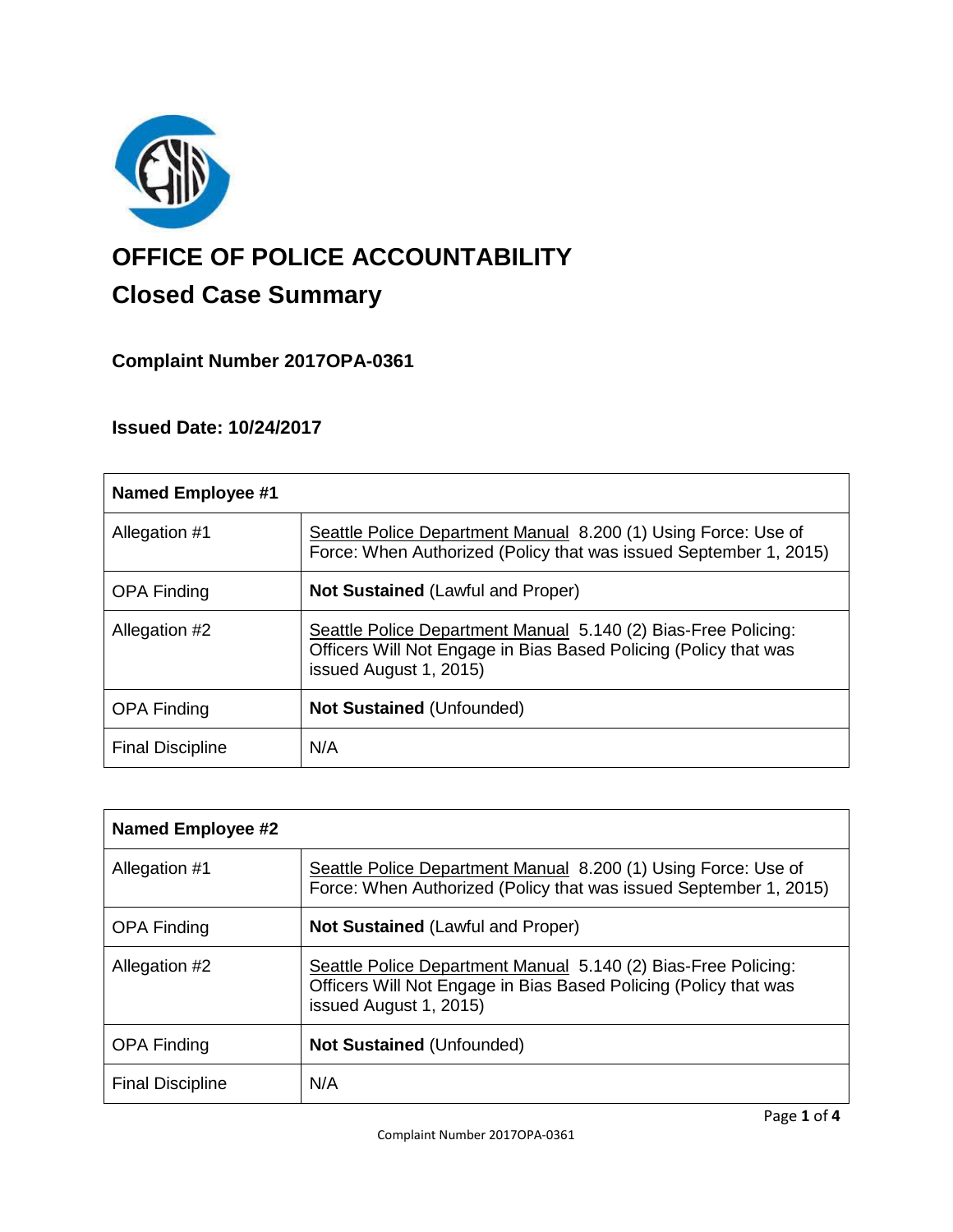| Named Employee #3       |                                                                                                                                                              |
|-------------------------|--------------------------------------------------------------------------------------------------------------------------------------------------------------|
| Allegation #1           | Seattle Police Department Manual 8.200 (1) Using Force: Use of<br>Force: When Authorized (Policy that was issued September 1, 2015)                          |
| <b>OPA Finding</b>      | <b>Not Sustained (Lawful and Proper)</b>                                                                                                                     |
| Allegation #2           | Seattle Police Department Manual 5.140 (2) Bias-Free Policing:<br>Officers Will Not Engage in Bias Based Policing (Policy that was<br>issued August 1, 2015) |
| <b>OPA Finding</b>      | <b>Not Sustained (Unfounded)</b>                                                                                                                             |
| <b>Final Discipline</b> | N/A                                                                                                                                                          |

#### **INCIDENT SYNOPSIS**

The Named Employees arrested the complainant and transported him to the precinct.

#### **COMPLAINT**

The complainant alleged that the Named Employees choked and threw him to the ground for no reason while the complainant was attempting to utilize restroom facilities in the detention area of the precinct. The complainant further claimed he was assaulted based on his race and that the Named Employees engaged in biased policing.

#### **INVESTIGATION**

The OPA investigation included the following actions:

- 1. Review of the complaint memo
- 2. Review of In-Car Videos (ICV)
- 3. Search for and review of all relevant records and other evidence
- 4. Interviews of SPD employees

#### **ANALYSIS AND CONCLUSION**

Named Employee #1 reported grabbing the complainant's left arm in order to control his body and, in concert with the other Named Employees, taking the complainant down to the ground. (See NE#1 FIT Interview, at pp. 10-11.) Named Employee #1 further described holding the complainant down until he could be handcuffed. (See id.) Named Employee #1 reported using no other force. (See generally id.; see also NE#1 OPA Interview.) Named Employee #1 also stated that he did not choke the complainant or view any other officer do so. (NE#1 OPA Interview, at pp. 7-8.)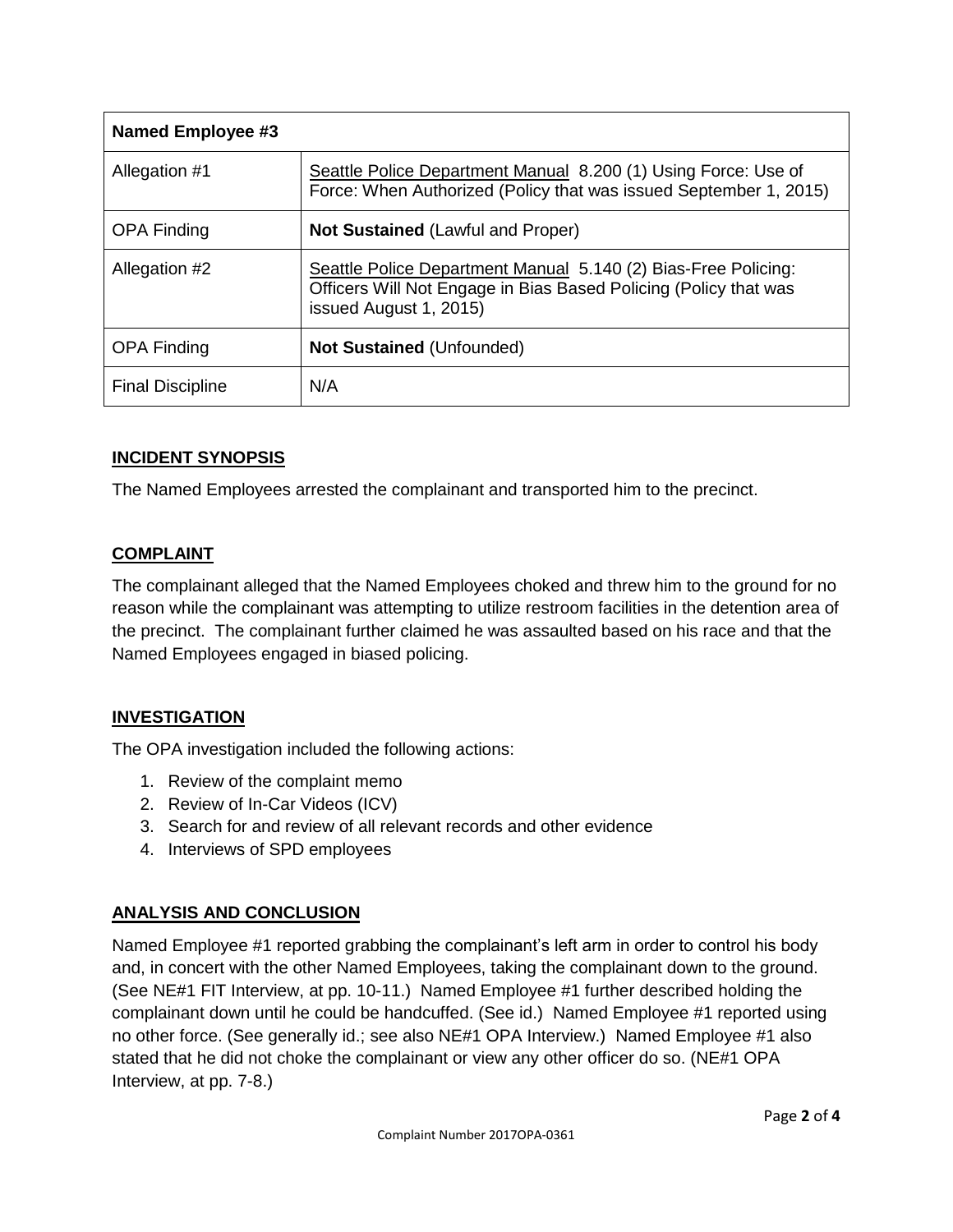Manual Policy 8.200(1) requires that force used by officers be reasonable, necessary and proportional. Whether force is reasonable depends "on the totality of the circumstances" known to the officers at the time of the force and must be balanced against "the rights of the subject, in light of the circumstances surrounding the event." (8.200(1).) The policy lists a number of factors that should be weighed when evaluating reasonableness. (See id.) Force is necessary where "no reasonably effective alternative appears to exist, and only then to the degree which is reasonable to effect a lawful purpose." (Id.) Lastly, the force used must be proportional to the threat posed to the officer. (Id.)

Based on Named Employee #1's description of the force used, and due to the lack of any evidence in the record contradicting his account, the OPA Director believed that the force was reasonable, necessary and proportional. At the time he was in the restroom, the complainant, who was under arrest, was not handcuffed. He was also acting aggressively towards the officers. As such, the officers, including Named Employee #1, were justified in using force to control the complainant's body, to ensure that he did not physically assault any of the officers, and to take him to the ground and place him into handcuffs.

SPD policy prohibits biased policing, which it defines as "the different treatment of any person by officers motivated by any characteristic of protected classes under state, federal, and local laws as well other discernible personal characteristics of an individual." (Manual Policy 5.140.) This includes different treatment based on the race of the subject. (See id.)

Named Employee #1 stated to OPA that he did not use force on the complainant based on his race. (NE#1 OPA Interview, at p. 8.) In the OPA Director's review of this case, he found no evidence indicating that Named Employee #1 engaged in biased policing. Moreover, as stated above, the OPA Director found that the officers were justified in using force on the complainant in order to control his person and place him into handcuffs.

At his OPA interview, Named Employee #2 reported using force to control the complainant's body in order to take him down to the ground and place him into handcuffs. (NE#2 OPA Interview, at pp. 8-9.) Named Employee #2 stated that he believed the takedown to be necessary based on the fact that the complainant was not handcuffed and was behaving aggressively towards the officers. (See id.) Named Employee #2 stated that he did not strike or choke the complainant. (Id. at p. 10.) Named Employee #2 further stated that he saw no other officer choke the complainant. (Id.) Named Employee #2 told OPA that he used no other force than that needed to control and handcuff the complainant. (See id. at pp. 8-10.)

The OPA Director found no evidence indicating that Named Employee #2 used any force other than what he described. The OPA Director further found that force to have been reasonable, necessary and proportional, and thus consistent with policy.

As with the other Named Employees, there was no indication that Named Employee #2 engaged in biased policing. Named Employee #2 denied that his actions towards the complainant were based on bias. (NE#2 OPA Interview, at p. 10.) From the OPA Director's